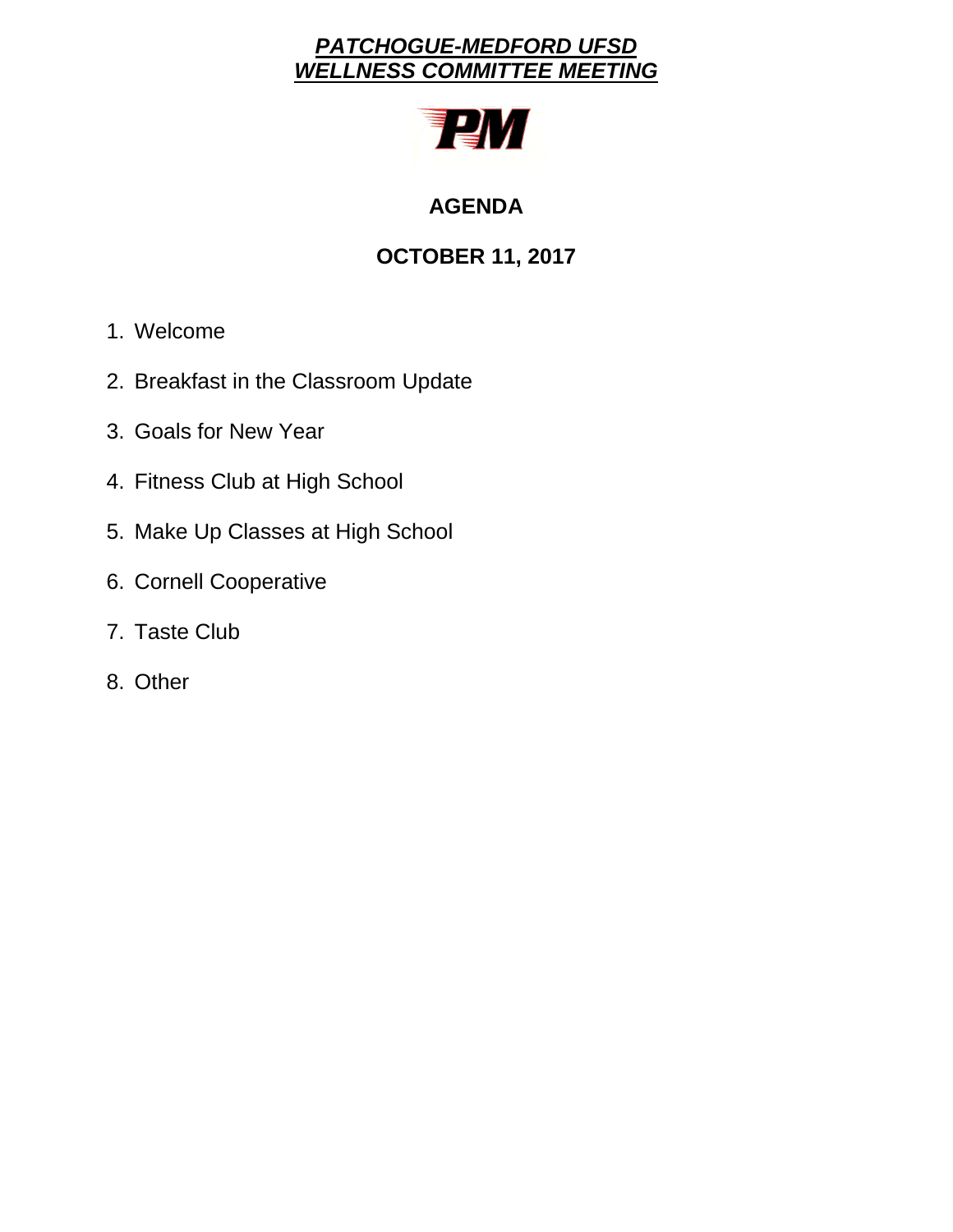# **PATCHOGUE-MEDFORD UNION FREE SCHOOL DISTRICT Wellness Committee 241 South Ocean Avenue Patchogue, New York 11772**

#### **October 11, 2017**

**MEMBERS OF THE COMMITTEE PRESENT:** Dr. Donna Jones, Sara Turnasella, Nicole Ciminiello, Daniel Erwin, Gerry Lake, Ryan Cox, Nancy Poulis, Bernadette Smith, Michelle Guardino

**MEMBERS OF THE COMMITTEE ABSENT:** Karen Ball, Diane O'Connell, Julianna Ricca

# **1. CALL TO ORDER**

Dr. Jones called the meeting to order at 3:15 p.m. in the board room at the Administration building.

#### **2. WELCOME/INTRODUCTIONS**

Dr. Jones welcomed everyone and asked that the committee introduce themselves.

# **3**. **BREAKFAST IN THE CLASSROOM UPDATE**

- a) Dr. Jones updated the committee about the success of the Breakfast in the Classroom initiative. She indicated that all elementary schools have fully implemented the new program. River and Canaan were the first two schools to pilot the program during the 2016-2017 school year.
- b) Many teachers and nurses have reported that the students are arriving to school earlier and are paying less visits to the Nurses' Office for stomach aches and headaches. Teachers have also indicated that students are starting their day more on task.
- c) Mr. Erwin indicated that he provides fresh fruit on the menus on Monday, Wednesday and Friday. Juice is provided to students on Tuesday and Thursday. If there is fresh fruit left over from the morning, Mr. Erwin places the fruit in a bowl for the students to eat during Lunch periods.
- d) Committee members asked how the breakfast menu is determined. Mr. Erwin indicated that he had done a survey with the students from River and Canaan to identify their likes and dislikes. He also indicated that he has to follow strict guidelines from the USDA in order for the meal to be reimbursable.

# **4**. **GOALS FOR THE NEW YEAR**

- a) Dr. Jones asked the committee to develop goals for the 2017-2018 school year.
- b) The committee identified three goals and will add one more if students recommend at future meetings. The goals are as follows:
	- **1.** Raising PTA awareness of the District's wellness initiatives;
	- **2.** Continue educating elementary children about health and fitness;
	- **3.** Consider adding a clean protein or a good fat to the breakfast and lunch menus.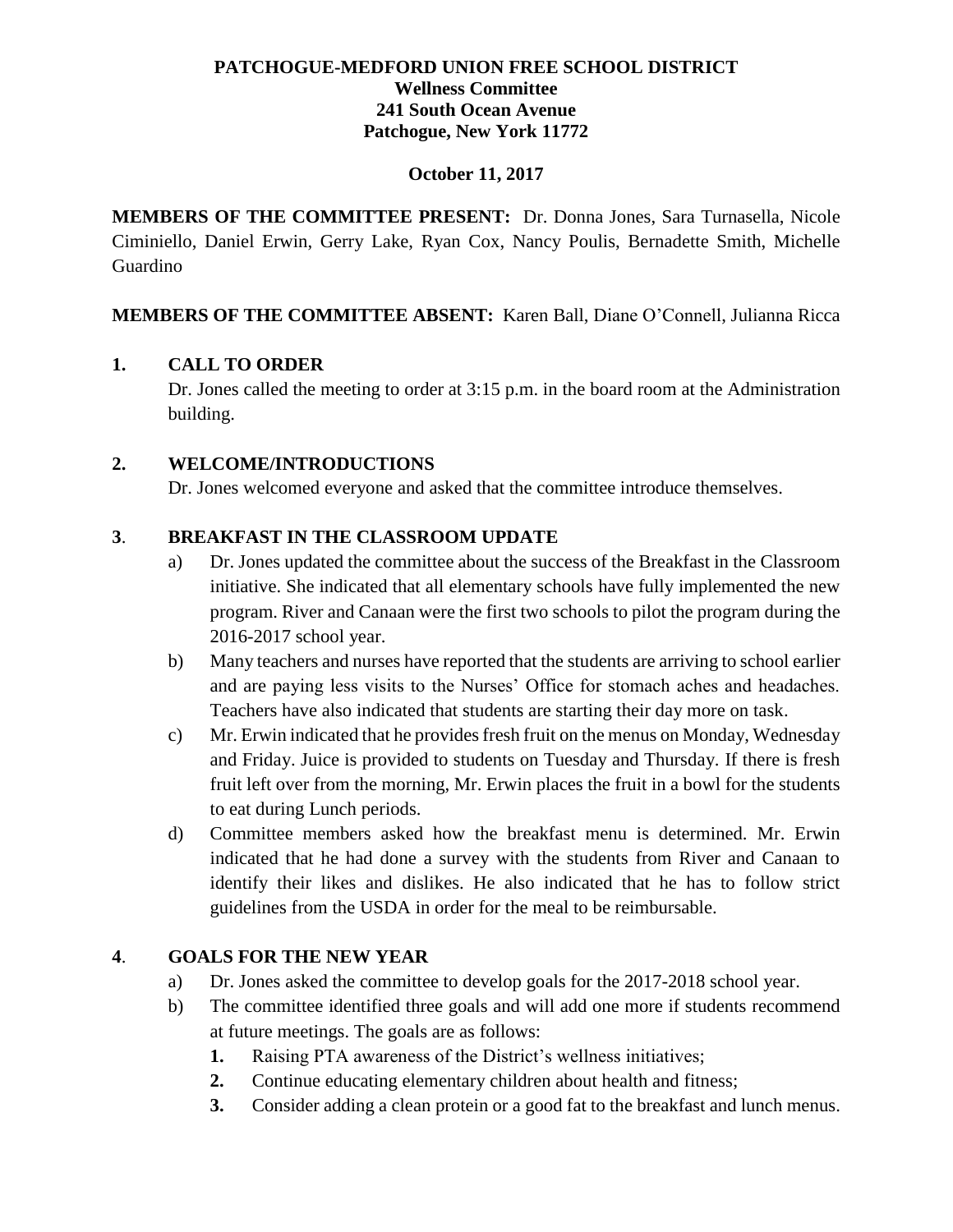# **PATCHOGUE-MEDFORD UNION FREE SCHOOL DISTRICT Wellness Committee 241 South Ocean Avenue Patchogue, New York 11772**

#### **October 11, 2017**

#### **5. FITNESS CLUB AT HIGH SCHOOL**

a) Dr. Jones asked Mr. Cox if the fitness club was up and running at the High School. He indicated that it was not, but that he would speak to his staff about getting it started again soon.

#### **6. MAKE UP CLASSES AT HIGH SCHOOL**

- a) Dr. Jones wanted to ensure that students still had the ability to make up classes for physical education by attending the fitness club.
- b) Ms. Ciminiello explained to Mr. Cox that a former student on the Wellness Committee requested the make ups as an alternate to walking laps around the gym. The prior Athletic Director spoke with his Phys. Ed. staff and they were all in agreement with the suggestion.

# **7. CORNELL COOPERATIVE**

a) Dr. Jones asked that Ms. Lake work with Ms. Ciminiello to develop a schedule for Cornell Cooperative to push into the Kindergarten classes at Medford, Canaan, Tremont and possibly Eagle.

# **8. TASTE CLUB**

- a) Ms. Ciminiello indicated that Canaan is ready to resume the Taste Club in November. The club advisor is being board approved in October.
- b) Ms. Ciminiello indicated that she will work with Ms. Turnasella to identify a time that will work with her schedule and the advisor's schedule.
- c) Dr. Jones asked for Ms. Turnasella to present at different schools this year for the Taste Club. Dr. Jones thought Medford would be a great choice.
- d) Ms. Ciminiello will reach out to Margherita Proscia to get started.

#### **9. FITNESS STATIONS**

- a) Both Mr. Cox and Ms. Ciminiello indicated that all Outdoor Fitness Stations have been installed at all schools. Mr. Cox and Paul Noonan did the final walk through on Tuesday, October 10, 2017.
- b) Mr. Cox indicated that he will be implementing the fitness stations into the curriculum and will be further explaining this to his staff at the end of the month.
- c) He also stated that he is trying to implement a club to utilize the Fitness Stations after school.

#### **10. OTHER**